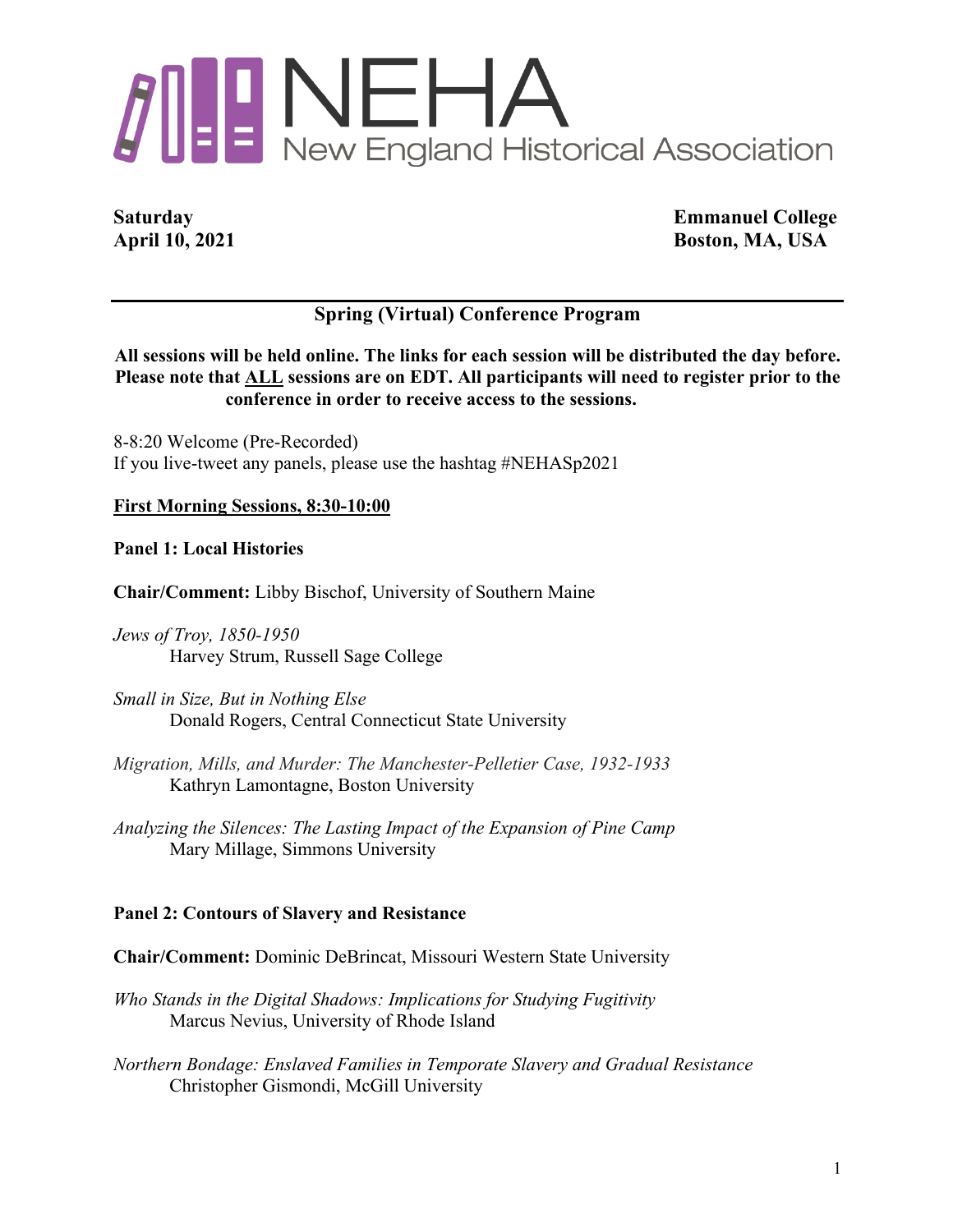*The Language of Liberty: Black Patriotism, the Freedom Petitions, and the Abolition of Slavery in Massachusetts, 1773-1783*

Grant Stanton, University of Pennsylvania

# **Panel 3: Methodologies in the Digital Humanities**

**Chair/Comment:** Ravynn Stringfield, College of William and Mary

*A Stark Change in Computing: The Technology Age of 1982* Nabeel Siddique, Susquehanna University

*Antislavery Activist Networks in the Liberator* Jo Dutiloy, Simmons University

*Beyond Founded by Abolitionists* Anelise Hanson Strout, Bates College

### **Panel 4: Applied History: Teaching and Case Studies**

Catherine DeCesare, University of Rhode Island Rod Mather, The University of Rhode Island Anna Snyder,The University of Rhode Island Ryan Nadeau, The University of Rhode Island

### **Panel 5 A Not-So Distant Mirror?: Studying Revolution Times in a Revolution Time**

**Chair/Comment:** Kenneth Owen, University of Illinois, Springfield

*The Past in Our Prescience: Reflection on Nineteenth-Century Europe's Links to a Year of Tumult*

Matthew Saeger, Mount Saint Mary College

*Times of Change: 19th Century Europe and 2020* Julia Foley, Mount Saint Mary College\*

*Times of Turmoil: America's President, Europe's Nineteenth-Century, and Philosophy's Power* Ethan Rastadt, Mount Saint Mary College\*

# **Panel 6: Material Culture and Public Histories**

**Chair/Comment:** Kimberly Alexander, University of New Hampshire, Durham

*Mexico and its Military Bands: All Roads Lead to Boston, 1885-1908* Charles V. Heath II, Sam Houston State University *Mexico at the 1908 New England Food Fair*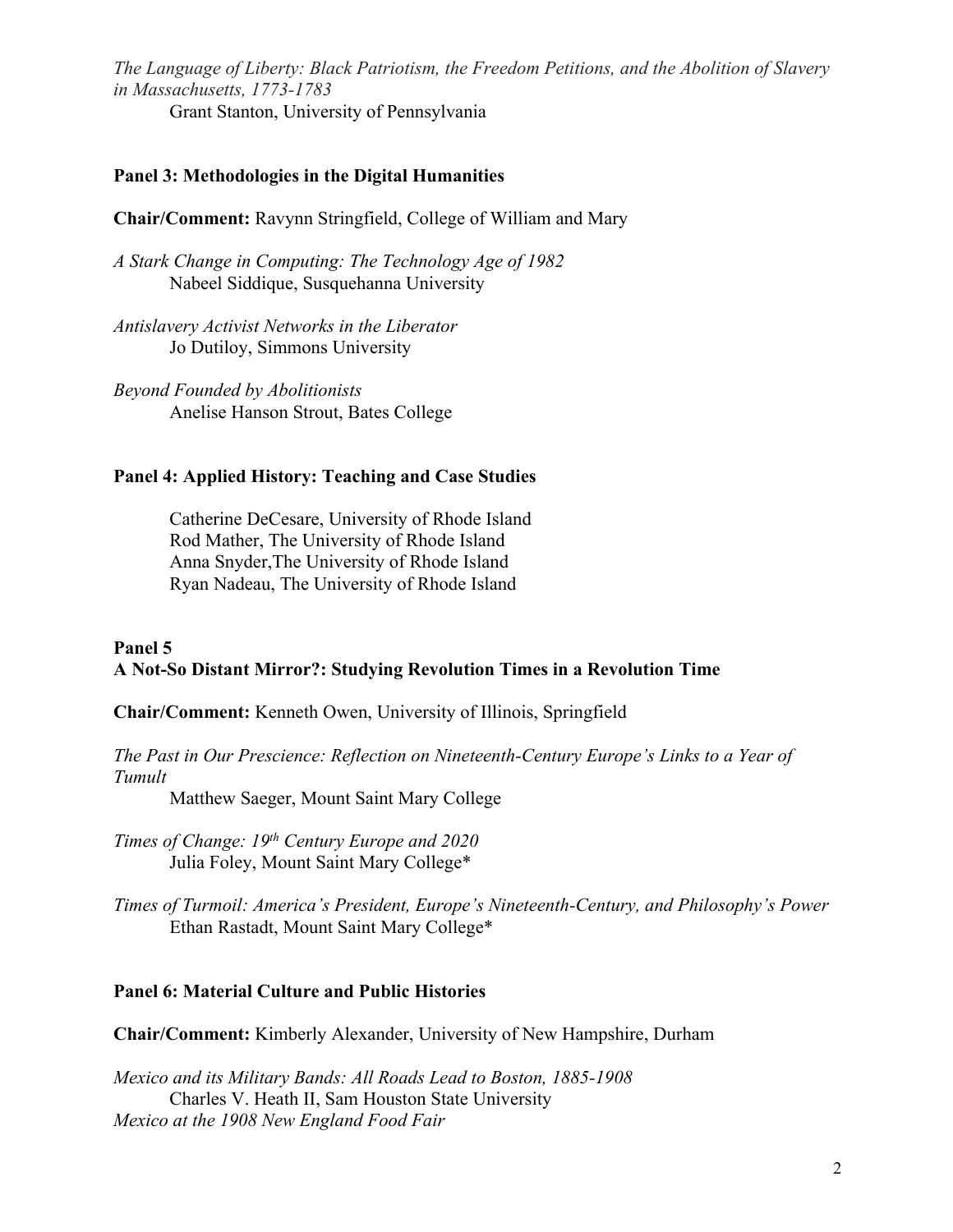Nizabani Pacheco Sanchez, Sam Houston State University

*New Light on Old Graves: The History of the "Hill of Tombs" in Athienou, Cyprus* Jody Gordon, Wentworth Institute of Technology

*Keeping Cemeteries Alive Through ArcGIS Online* Kimberly Sebold, University of Maine, Presque Isle

# **Panel 7: Pushing the Boundaries of Colonial Ceilings in Latin American History**

**Chair/Comment:** Frances Peace Sullivan, Simmons University

*Imagining Juana Asurdui* Javier F. Marion, Emmanuel College

*The Un-"conventional" Life of Sor Juana* Kristen Archer, Emmanuel College\*

*Catalina de Erauso: The Lieutenant Nun* Sophia Rusciano, Emmanuel College\*

### **Panel 8: African Americans in New England**

**Chair/Comment:** Martha Schoolman, Florida International University

- *A Struggle for Suffrage: The Dorr War and African American Rhode Islanders* Anne Schrenck, Simmons University
- *"Raise Ten Pounds Each:" John W. Lewis and the Building Blocks of Abolitionism* CJ Martin, University of Massachusetts, Amherst

# **Panel 9: Politics in the Age of Denial**

**Chair/Comment:** Sarah Purcell, Grinnell College

- *Noticeably Absent: Inauguaration and Presidential No-Shows* Tom Balcerski, Eastern Connecticut State University
- *Echos of the Past: the 2020 Election Denial and Holocaust Denial in Theory and Practice* Robert Bernheim, University of Maine, Augusta

*Break: 10-10:15*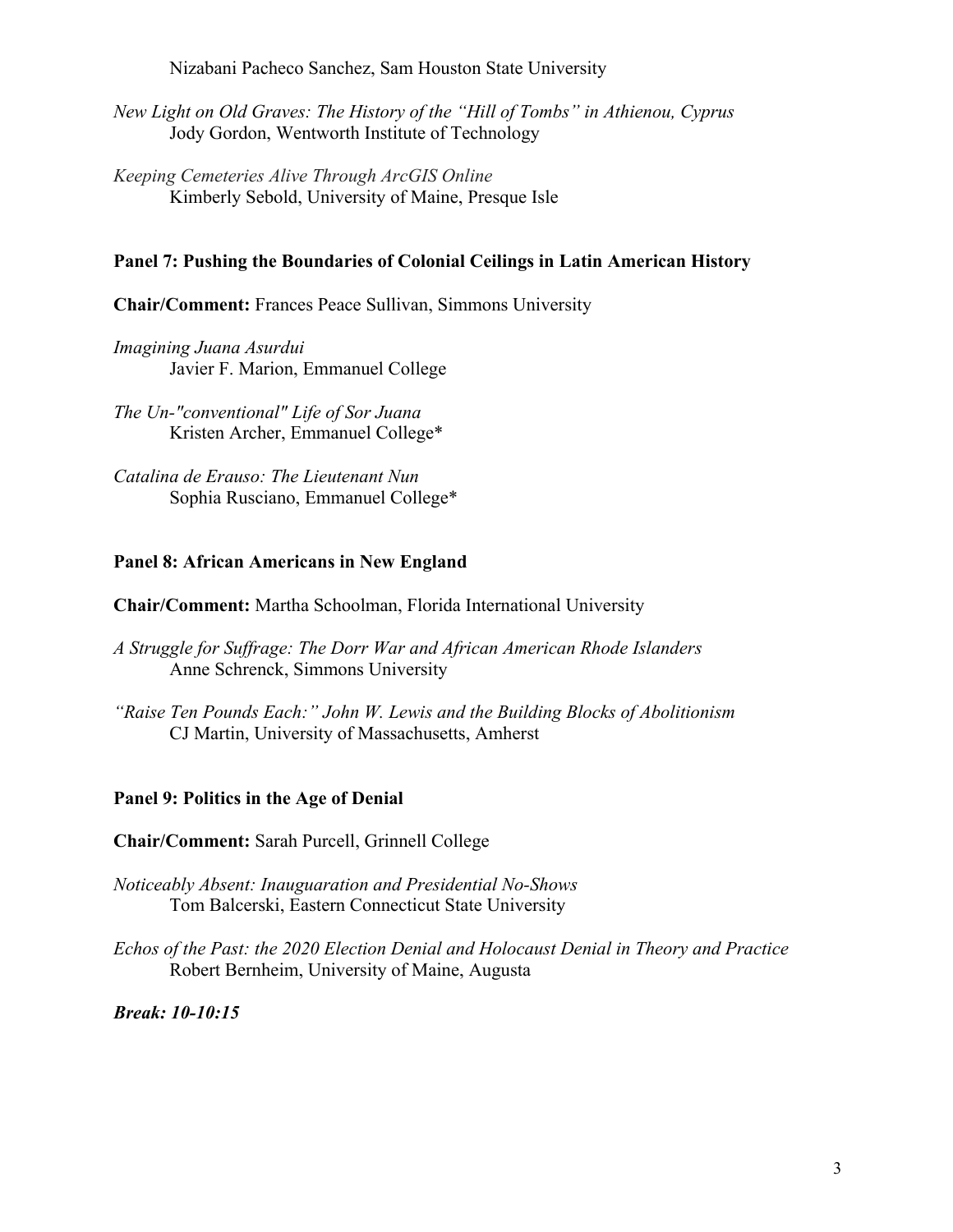### **Second Morning Sessions, 10:15-11:45**

# **Panel 10: Black in the Academy: A Conversation Among Grad Students and Early Career Historians**

**Chair:** Charlene Fletcher, Brown University Derek Litval, University of Maryland, College Park Adam McNeil, Rutgers University, New Brunswick Shana Hanes, College of William and Mary Alina Scott, University of Texas, Austin

# **Panel 11: Animal Histories**

**Chair/Comment:** Jacob Leveton, Northwestern University

*The Journeys of Elephants: An Indian Circus Trail* Nisha Poyyaprath Rayaroth, Yale University

*Little Sorrel, Living Relic of the Lost Cause* Allen Horn, Eastern Connecticut State University\*

*Mules are "the Most Lucrative Animals They Can Generate: Mule Breeding for Export in Eighteenth-Century New England* Charlotte Carrington-Farmer, Roger Williams University

*"Songster's Tale:" The Soldier-Horse Relationship in Life and Memory, 1914-1939* Jane Flynn, The University of Derby

# **Panel 12: Roundtable: Documenting a Pandemic in Real Time: New England Colleges Archiving COVID-19**

Libby Bischof, University of Southern Maine Jessica Hovey, University of Southern Maine Matthew Revitt, University of Maine Rebekah Irwin, Middlebury College

### **Panel 13: Roundtable: Approaches to Race and History Pedagogy**

Frances Peace Sullivan, Simmons University Abel Djassi Amado, Simmons University Christian Gonzales, University of Rhode Island

### **Panel 14: Museums and Public History in the Age of COVID**

**Chair:** Angel David Nieves, Northeastern University Shirley Wajda, Enfield Shaker Museum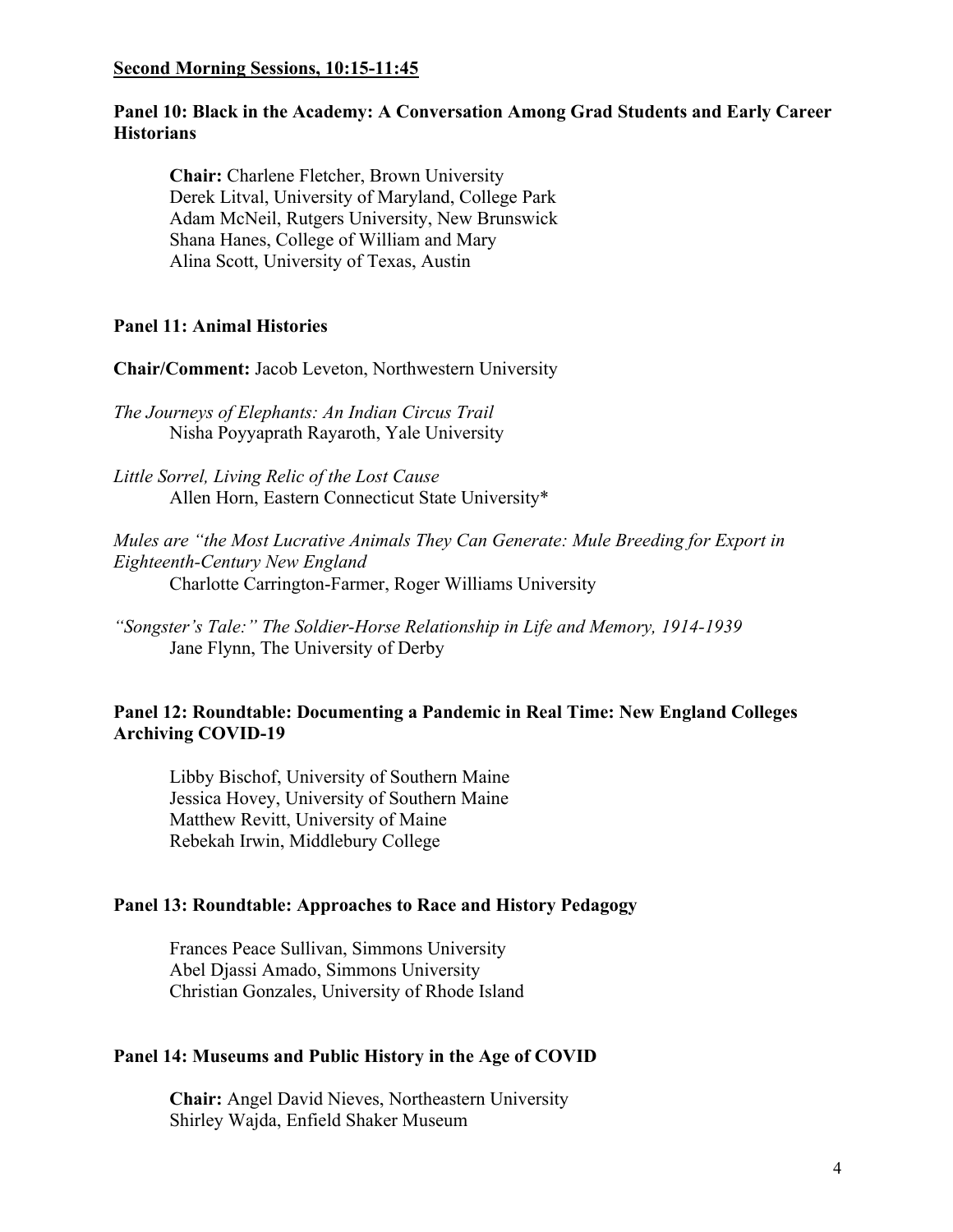Marjory O'Toole, Little Compton Historical Society Chuck Arnig, National Park Service

### **Panel 15: Legal and Constitutional Histories**

**Chair/Comment:** Daniel Mandell, Truman State University

*Judicial Politics in Nineteenth-Century Common Law and Civil Law Courts: a Comparative Analysis of the US Supreme Court and the Italian Court of Casstion* Stefano Lombardo, University of Calabria

*Creating the Frame of Government: The Records of State Constitution Writing* Nicholas Cole, Rothermere American Institute, Pembroke College, University of Oxford

*Perilous Vigilance: Confederate Runaway Laws During the American Civil War* Gautham Rao, American University

*Rust Underneath: How the Missouri Supreme Court's Turn Towards Comity and Away From Personhood During the Golden Age of Freedom Suits Paved the Way for Dred Scott* Jacob Brandler, Lincre College, University of Oxford

### **Panel 16: Contemporary Politics**

**Chair/Comment:** Margaret Sankey, Air War College

- *Mein Kampf: Catholic Authority and the Holocaust* Martin Menke, Rivier University
- *Liberterianism: Origin Stories* Troy Paddock, Southern Connecticut State University
- *The Dragon From Chicago: An American Reporter in Nazi Germany* Pamela Toler, Independent Scholar

### **Panel 17: Histories of Music and Theater**

**Chair/Comment:** Richard Canedo, Independent Scholar

- *A Black Fiddler on Massachusetts Bay: The Sound-Worlds of Joseph Brown, 1749-1834* Christopher Smith, Texas Tech University
- *Community Art and Civic Discourse: New York City's DanceMobile Program, 1967-1976* Emily Hawk, Columbia University

*Gentlemen, Be Seated: Minstrelsy as Sociopolitical Commentary in Kander and Ebb's Scottsboro Boys*

Susan Schieblhofer, Universitӓt Salzburg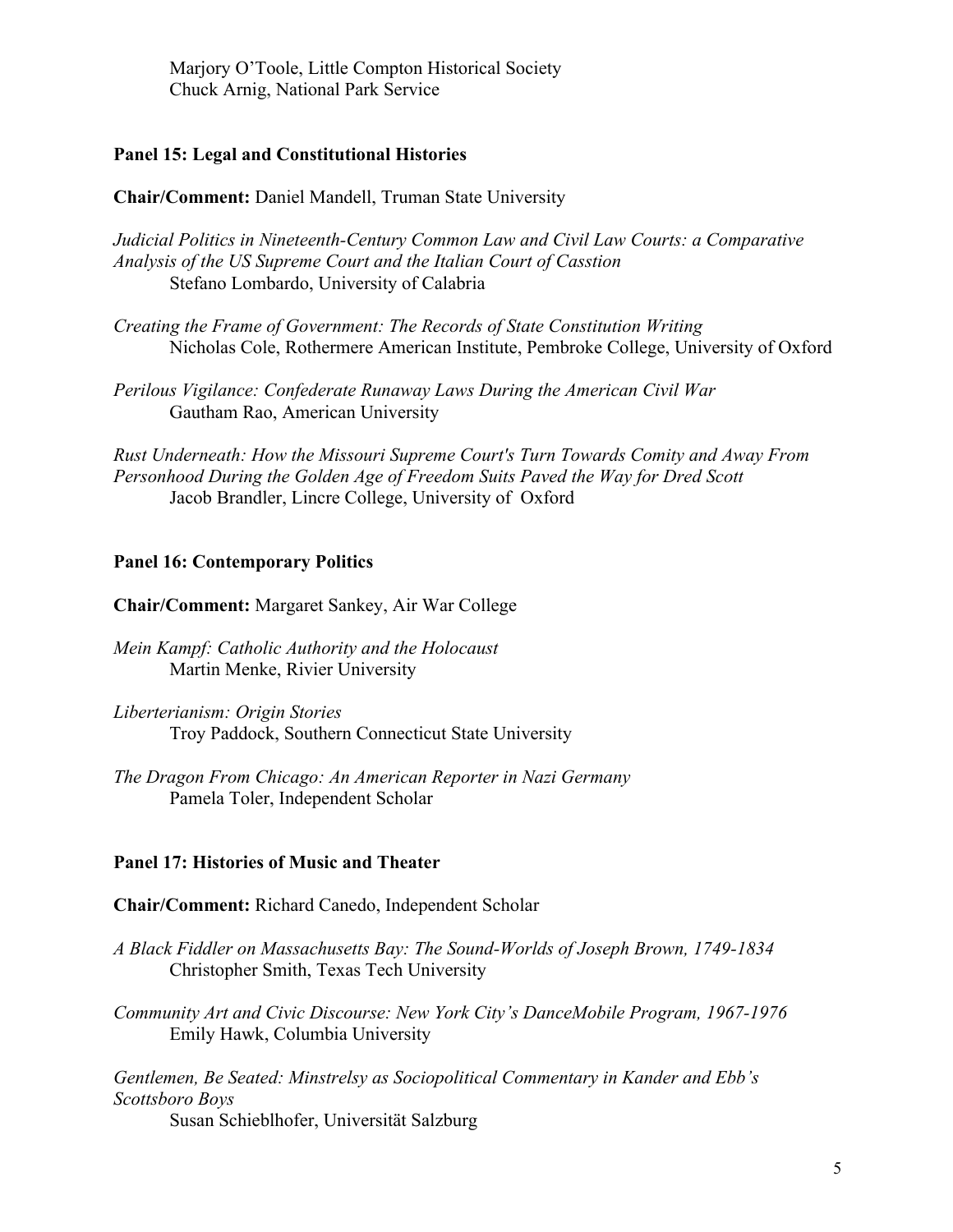### **Panel 18: Contemporary China**

**Chair/Comment:** Martin Fromm, Worcester State University

*History Education in Shanghai's Secondary Schools in the 1950s* Guanhua Tan, University of Massachusetts, Amherst

*Opium and Addiction in Modern China, 1839-1912* Shihan Zheng, University of Connecticut, Storrs

### **Panel 19: Education and History Pedagogy**

**Chair/Comment:** Rebecca Noel, Plymouth State University

*Social Unionism and University Faculty: The Case of the Cambridge Union of University Teachers, 1935-1940* Nathan Godfried, University of Maine, Orono

*Toward "An Ethic of Incommensurability:" Some Reflections from the Undergraduate Philosophy and History of Education Classroom* Deirdre Dougherty, Knox College

# **11:45-12:45 – Lunch Break**

# **Panel 20: Plenary Session 1:00-2:30: Writing a Book Proposal**

*This session will begin with brief salutations from the NEHA President and from the Chair of Emmanuel College's History Department*

**Chair:** Jessica M, Parr, Simmons University Adina Popescu Berk, Senior Editor, Yale University Press Debra Gershowitz, Executive Director, University of North Carolina Press Michael J McGandy, Senior Editor, Cornell University Press

# **2:30-2:45 – Afternoon Break**

# **Afternoon Sessions, 2:45– 4:15**

# **Panel 21: Reimagining Public History in the COVID Era**

**Chair**: Kristen Petersen, MCPHS University Alison Horrocks, National Park Service Marisa Calise, Gore Place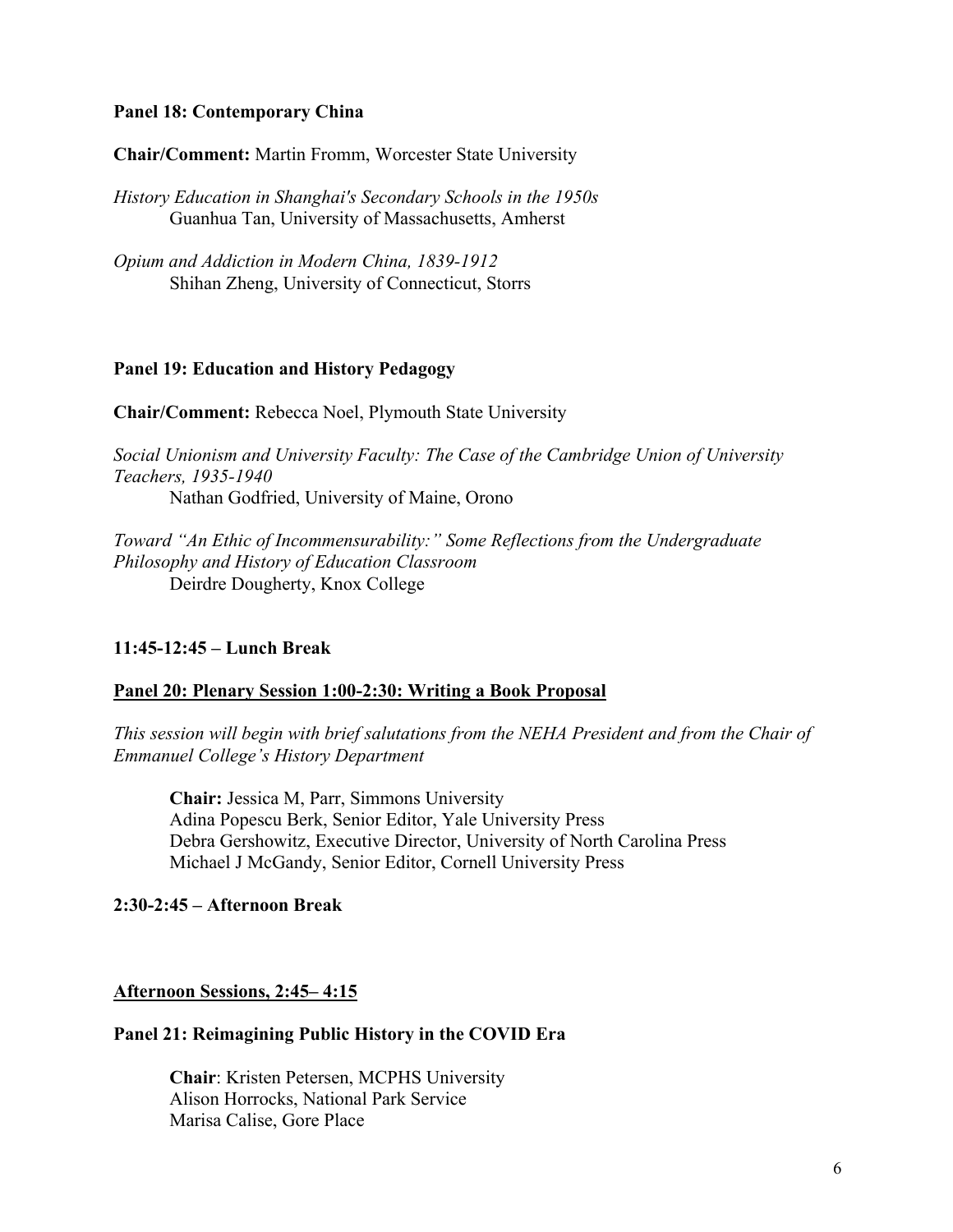Nicholas Hardisty, Tall Ships America Ahenebah N. Lane, Becker College

# **Panel 22: European Politics and Civics**

**Chair/Comment:** Troy Paddock, Southern Connecticut State University

- *To Establish Such a Form of Government as Will Best Produce the Happiness of the People* Peter J. Aschenbrenner, National Convenor (US) International Commission for the History of Representative and Parliamentary Institutions
- *The Politics of Requisition and the Civilian Dilemma in WWII* Cameron Zinsou, High Point University

### **Panel 23: Histories of Medicine**

**Chair/Comment:** Miriam Reumann, University of Rhode Island

*Geographies of Care: Decentering ACT UP to Broaden the Scope of Mutual Aid in the AIDS Crisis*

Caleb Simone, Simmons University

Lost Mothers in the Caribbean Plantation and Contemporary Black Maternal and Infant *Mortality*

Kerry Sinanan, University of Texas, Austin

*Educating English Women: Seventeenth-Century Conduct Manuals's Role in Framing Women's Household Medical Practice and English Women's Health* Melissa Kleinschmidt, University of New Hampshire, Durham

*We Are the Keepers of the Light* Bridget Keown, University of Pittsburgh

# **Panel 24: Race and Empire in French West Africa**

**Chair/Comment:** Sarah Zimmerman, Western Washington University

*Longing for Sainte-Domingue/A Longing for Haiti: Haiti and the Rise and Fall of French Africa* Matt Robertshaw, York University

*The Historiography of the Tirailleurs Sénégalais and French Racial Paternalism* Michael Gomes, Southern Connecticut State University

*Between Custom and Catholicism: Slaves, Marriage, and Legal Pluralism in Early Colonial Mali* 

Wallace Teska, Stanford University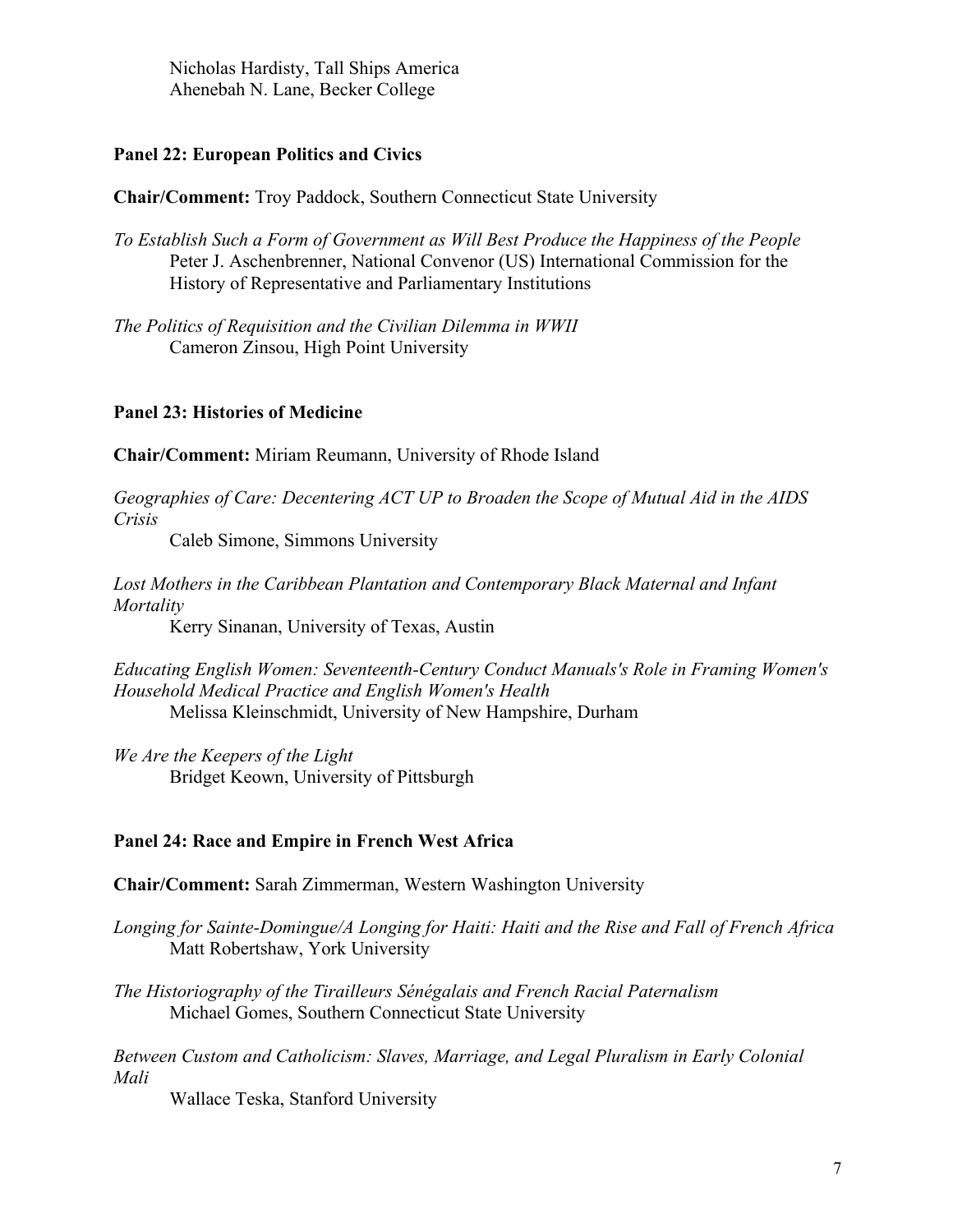# **Panel 25: Roundtable: Archives in the Age of COVID**

**Chair:** Kanisorn Wongsrichanalai, Massachusetts Historical Society Hannah Elder, Massachusetts Historical Society Paul Erickson, Clements Library, University of Michigan, Ann Arbor Ashley Cataldo, American Antiquarian Society

# **Panel 26: Foreign Policy and Western History**

**Chair/Comment:** Margaret Sankey, Air War College

*The Eternal Frontier: Manifest Destiny and American Foreign Policy* Thomas Brodey, Amherst College

*Expatriot Diplomacy: Reconsidering the Bonds of Empire* Dane Morrison, Salem State University

*The Wine of Wilsonianism: Palestinian Self-Determination in the 20th Century* Amy Smith, University of Southern Maine

# **Panel 27: Modern Politics and Citizenship in the United States**

**Chair/Comment:** Tona Hangen, Worcester State University

- *The Outsiders Within: Volunteers in Service to America and the Boundaries of Citizenship* Britney Murphy, University of Connecticut, Storrs
- *Saving the Army From Itself: Reporting Atrocities in Vietnam to the United States Government* Christopher J. Levesque, University of West Florida
- *Tenacity in Action: The Lifelong Activism of Suffragist Judith Winsor Smith* Kathryn Angelica, University of Connecticut, Storrs

# **Panel 28: Roundtable: History for the Public**

Mark Booneshaft, Duquesne University Gillian Frank, University of Virginia Lauren Gutterman, University of Texas, Austin Saniya Lee Ghanoui, University of Illinois, Urbana-Champaign Marjoleine Kars, University of Maryland, Baltimore County

# **Panel 29: New England**

**Chair/Comment:** Shelby Balik, Metropolitan State University of Denver